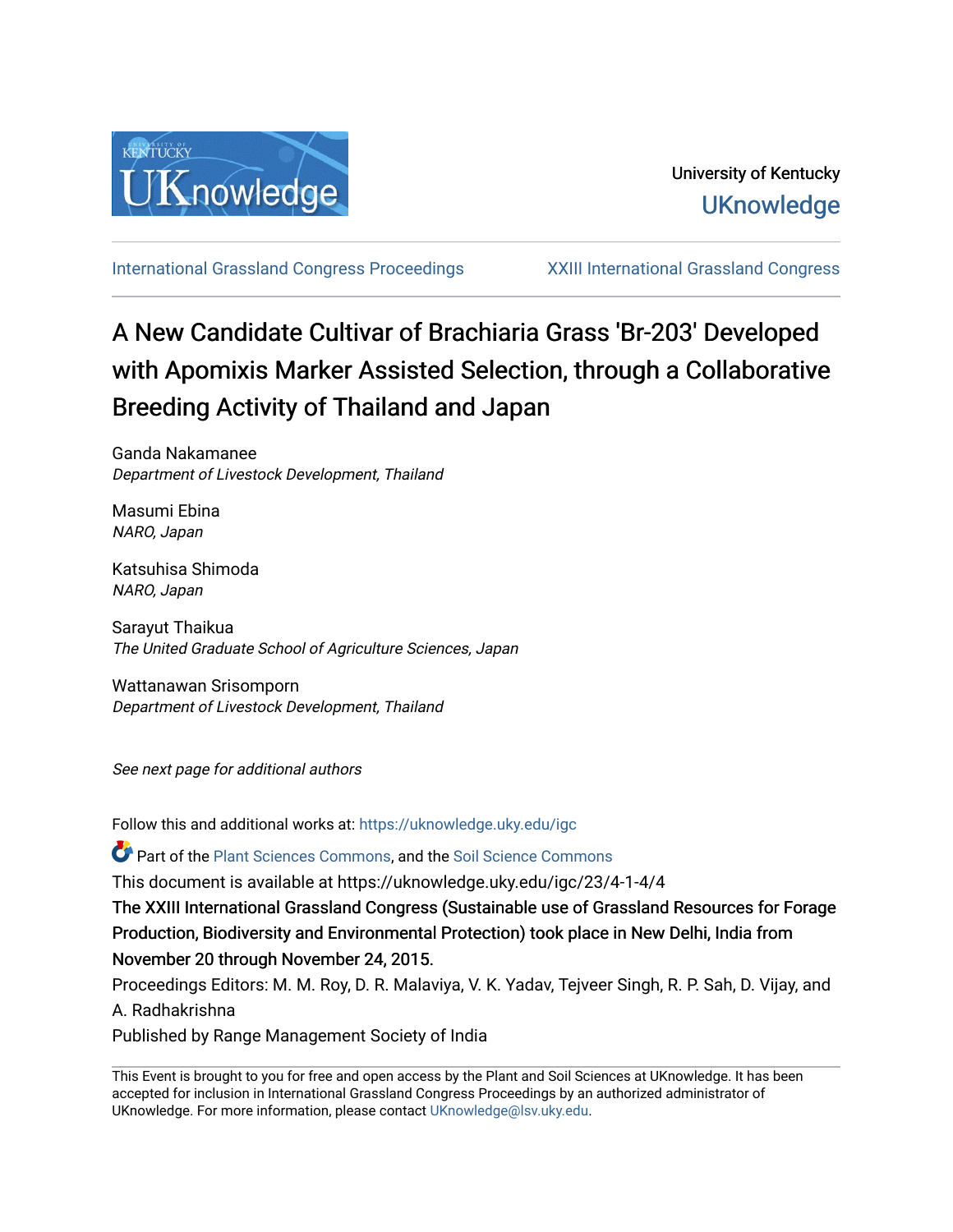#### Presenter Information

Ganda Nakamanee, Masumi Ebina, Katsuhisa Shimoda, Sarayut Thaikua, Wattanawan Srisomporn, Chalermpon Patipan, Kazuhiro Suenga, Sada Ando, Kaori Kouki, Genki Ishigaki, Ryo Akashi, and Yasuhiro Kawamoto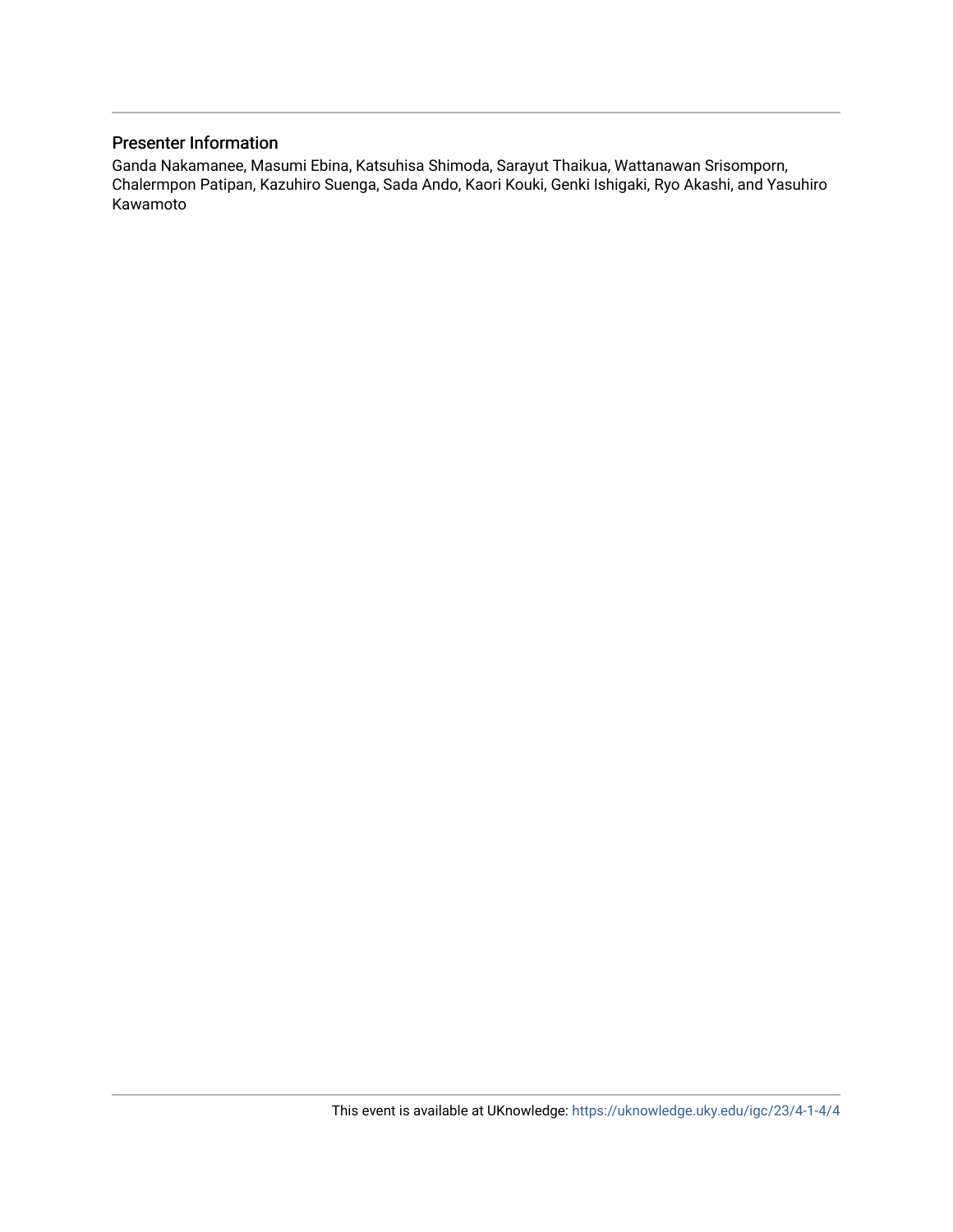Paper ID: 255 **Theme 4.** Biodiversity, conservation and genetic improvement of range and forage species **Sub-theme 4.1.** Plant genetic resources and crop improvement

# **A new candidate cultivar of Brachiaria grass 'Br-203' developed with apomixis marker assisted selection, through a collaborative breeding activity of Thailand and Japan**

### **Ganda Nakamanee<sup>1</sup> , Masumi Ebina<sup>2</sup> \*, Katsuhisa Shimoda<sup>2</sup> , Sarayut Thaikua<sup>3</sup> , Wattanawan Srisomprn<sup>1</sup> , Chalermpon Patipan<sup>1</sup> , Kazuhiro Suenaga<sup>4</sup> , Sada Ando<sup>4</sup> , Kaori Kouki<sup>5</sup> , Genki Ishigaki<sup>6</sup> , Ryo Akashi<sup>6</sup> and Yasuhiro Kawamoto<sup>7</sup>**

<sup>1</sup>Department of Livestock Development (DLD), Pak Chong, Nakhon Ratchasima, Thailand <sup>2</sup>NARO-ILGS, Nasuhiobara, Tochigi 329-2793, Japan <sup>3</sup>The United Graduate School of Agricultural Sciences, Kagoshima Univers, Nishihara, Okinawa 903-0213, Japan 4 Japan International Research Center for Agriculture Science (JIRCAS), Tsukuba, Ibaraki 305-8686, Japan <sup>5</sup>Okinawa Prefectural Livestock and Grassland Research Center, Nakijin, Okinawa 905-0426, Japan <sup>6</sup>University of Miyazaki, Miyazaki, Miyazaki 889-2192, Japan <sup>7</sup>University of the Ryukyu, Nishihara, Okinawa 903-0213, Japan \*Corresponding author e-mail: [triticum@affrc.go.jp](mailto:triticum@affrc.go.jp)

**Keywords:** Apomixis, Brachiaria, Breeding, MAS selection, Tropical Forage

### **Introduction**

Brachiaria grass (*Brachiaria* spp.) is one of most important tropical forage grass which belongs to family *Poaceae*, subfamily *Panicoideae*, tribe *Paniceae*, genus *Brachiaria*. Brachiaria grass has attracted attention because of a leading 'Green Revolution' over tens of millions of hectares in the Central Brazilian Cerrado in the 1970s. Breeding programs for Brachiaria grass have been conducted mainly by the International Center for Tropical Agriculture (CIAT) and the Brazilian Agricultural Research Corporation (EMBRAPA). Careful and effective recurrent selection of tetraploid sexual lines for vigor, growth habit, leafiness, and spittlebug resistance have spawned several successful hybrid cultivars: 'Mulato', 'Mulato II', and 'Caiman' (Miles *et al.*, 2004). Research activities on tetraploid sexual lines of *Brachiaria* spp. (Ishigaki *et al.*, 2010) have been also continued in tropical and subtropical Japan and Southeast Asia. Our recent breeding program for *Brachiaria* spp. has also got underway in the tropical monsoon region, particularly areas of Indo-China.

Marker-assisted selection (MAS) for breeding population has been previously done with some important crops and forages. Apomixis is one of important trait for breeding, which can lead eternal asexual propagation through seed. Previous report (Ebina *et al.*, 2005) revealed that the apomixis co-segregated marker could assist breeding selection.

In this paper, we report a new candidate cultivar 'Br-203' bracharia grass crossed with a sexual maternal tetraploid parent of 'Miyaokikoku' and an apomixis paternal tetraploid parent of 'Mulato'. After pre-selection by MAS for apomixis trait in Japan, effective and compact breeding populations have been transferred to Department of Livestock Development (DLD) Thailand. Major agronomical traits selections have been successfully performed in Thailand. The result shows the combination of MAS and conventional breeding method is a powerful and effective way of breeding of a new apomixis bracharia grass cultivar.

# **Materials and Methods**

**Plant Materials:** Single plant cross was performed in 2008 and 2009 in Japan International Research Center for Agriculture Science (JIRCAS), Tsukuba, Ibaraki Japan by using 'Miyaokikoku' as a sexual maternal tetraploid parent and 'Mulato' as an apomictic paternal tetraploid parent. 'Mulato' was kindly provided by genetic resources section in CIAT. In 2010, a breeding population consisting 250 potted progeny was established in NARO-Institute of Livestock and Grassland Science (NILGS), Nasu-shiobara, Tochigi Japan in a greenhouse condition. At least three spikes from each progeny were kept until use for embryo sac analysis, selecting the mature spikes at a few days before flowering. Genomic DNA were extracted from each of progeny leaves by using CTAB method, and kept in refrigerator until use.

**AFLP Linkage analysis:** AFLP analysis was performed using the original protocol, as described in the manufacturer manual (Life Technologies Japan, Tokyo, Japan). Linkage analysis was performed for the complete set of AFLP markers using the  $F_2BC_1$  model of Map Maker/EXP3.0.

**Embryo sac analysis:** The mode of reproduction (apomixis or sexual) was identified for each progeny by means of embryo sac analysis using methyl salicylate clearing and Nomarski differential interference contrast microscopy. At least 20 embryo sacs were analyzed for each of the 84 individuals as a testing population from a total of 250 progeny.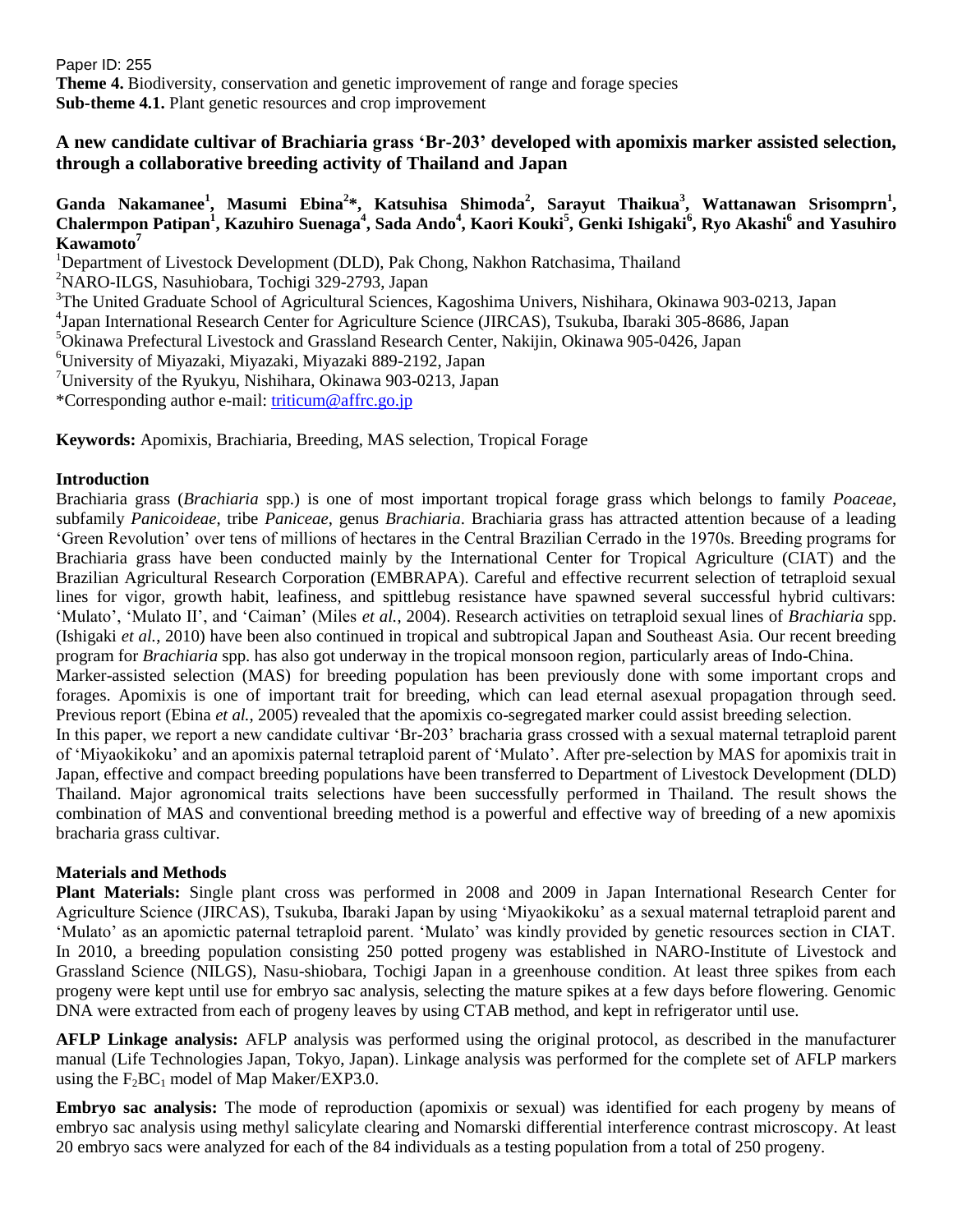**Agronomical traits measurement:** After checking of two apomixis co-segregated AFLP markers scores out of 12 apomixis co-segregated marker, and measuring rates of seed maturity trait in Nishi-nasuno NARO Japan in the greenhouse condition, a total of 54 apomictic progeny indicating sufficient seed maturity rates out of initial 250 progeny population were transferred to Pak Chong, DLD Thailand as a few amount of seeds in March 2011. In Thailand, tested plant and fields were 4-5 replicates transplanted and established with NPK 100kg/ha as basal fertilizer. Through the growing season, the established plants were cut at 5-10 cm height for maintenance in a 45 to 60 days interval with NPK 50kg/ha as additional top-dressing fertilizer. After one year established and evaluated, three candidates for release as a new cultivar were selected by the total score of plant vigor. Consequently, forage dry matter yields of the three candidates with 'Mulato II' and 'Kennedy' as a comparison were measured as regional adaptability test (simulated forage field) at Pak Chong Thailand and the other four test site (Petchaburi, Phrae, SaKaeo, Sakon Nakhon) in Thailand in 2013-2014, according to the regional adaptability test manual (DLD Thailand). The other tests for major agronomic trait were performed at both Pak Chong in Thailand and Okinawa in Japan in 2012-2014, according to guidelines for the conduct of tests, for distinctness, uniformity and stability (UROCHILOA) provided by UPOV.

#### **Results and Discussion**

**AFLP analysis and MAS breeding:** Using 64 AFLP primer combination and 84 testing population out of 250 breeding population, an AFLP linkage map was constructed, comprising 29 linkage group with 272 informative AFLP markers representing 'Mulato'. Twelve co-segregated AFLP markers appeared in a linkage group of the linkage map (Figure 1). The linkage map had a total length of 1423.2cM with an average interval of 5.23cM. Apomixis traits appeared in the group, whose length is 82.6cM, with 12 co-segregated AFLP markers with an average interval of 3.67cM, comprising a total 22 AFLP markers in the group (Thaikua *et al.*, *submitted*). Two apomixis co-segregated AFLP markers out of 12 markers were selected by its repeatability and legibility, and expand application to select apomixis plant among the breeding population. A combination selection MAS both for apomixis and seed maturity rates in green house condition was successfully done, consequently 54 progeny indicating apomixis and good seed maturity were selected.



# Figure 1 Apomixis linkage group of 'Mulato' Brachiariagrass, and apomixis **AFLP markers for MAS**

**Breeding selection in Thailand:** Breeding selections were mainly performed with plant vigour at initial growth in potted plants, and plant vigor in established field through one year growing season. At first, plant vigour at initial growth was checked, and 45 progeny were selected among the 54 progeny. Evaluations of plant vigour were continued for each of 45 progeny with 5 replications. After one year establishing, three candidates for release as a new cultivar were selected by the total score of plant vigour in May 2012. A preceding test for forage dry matter yield as a regional adaptability test (simulated forage field) in Pack Chong was started and reveled plant vigour facilitates the selection of high-yield lines, indicating a broad-sense heritability of 45.0% (Tsuruta *et al. in print*) with dry mater yield. In grass breeding, there is